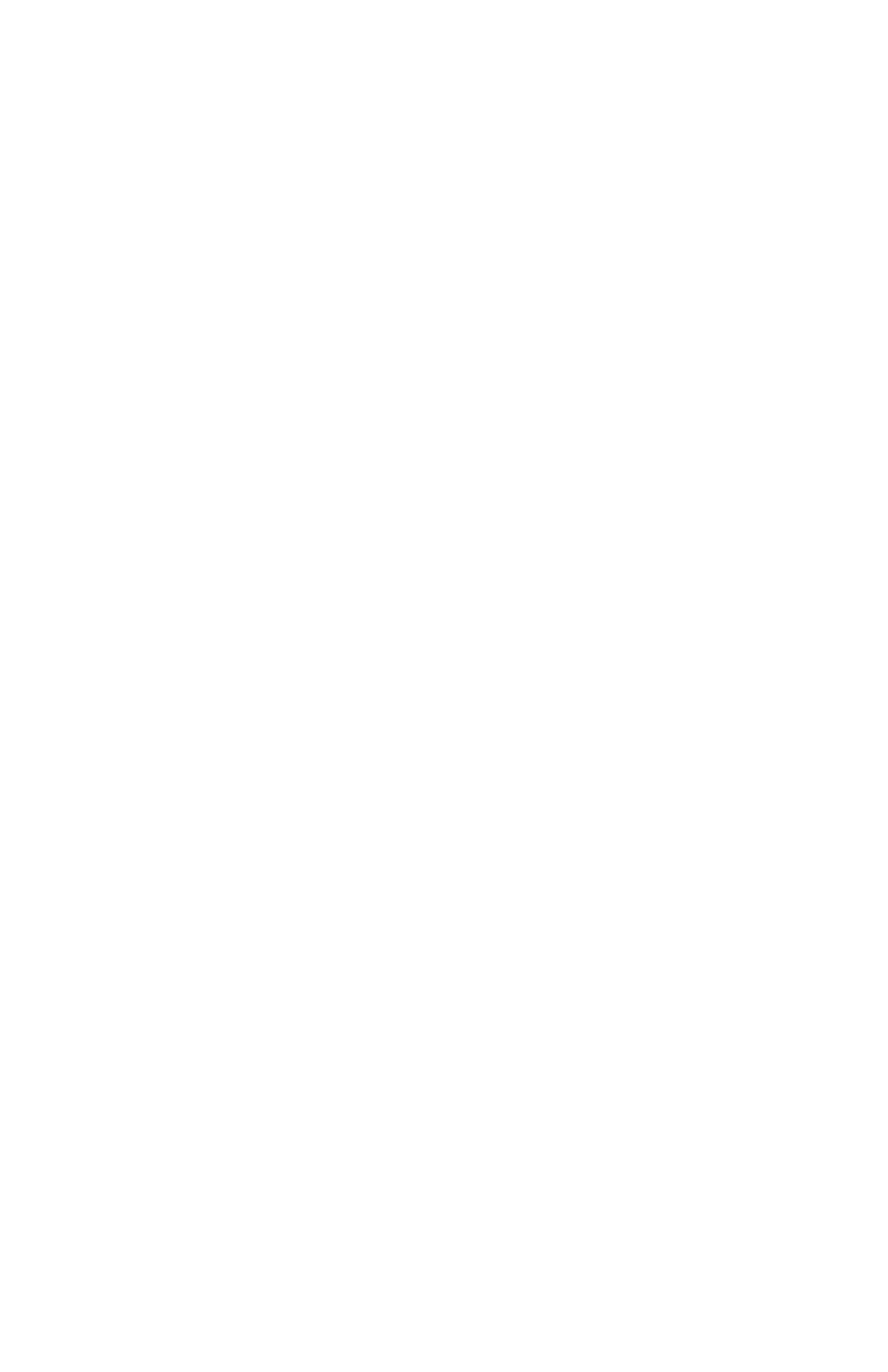

| POWERING UP YOUR MIND AND THOUGHTS 8  |  |
|---------------------------------------|--|
|                                       |  |
|                                       |  |
|                                       |  |
|                                       |  |
| IMBUING OBJECTS WITH MAGICAL POWER 13 |  |
| EXAMPLES OF COMMON SPELLS  14         |  |
|                                       |  |
|                                       |  |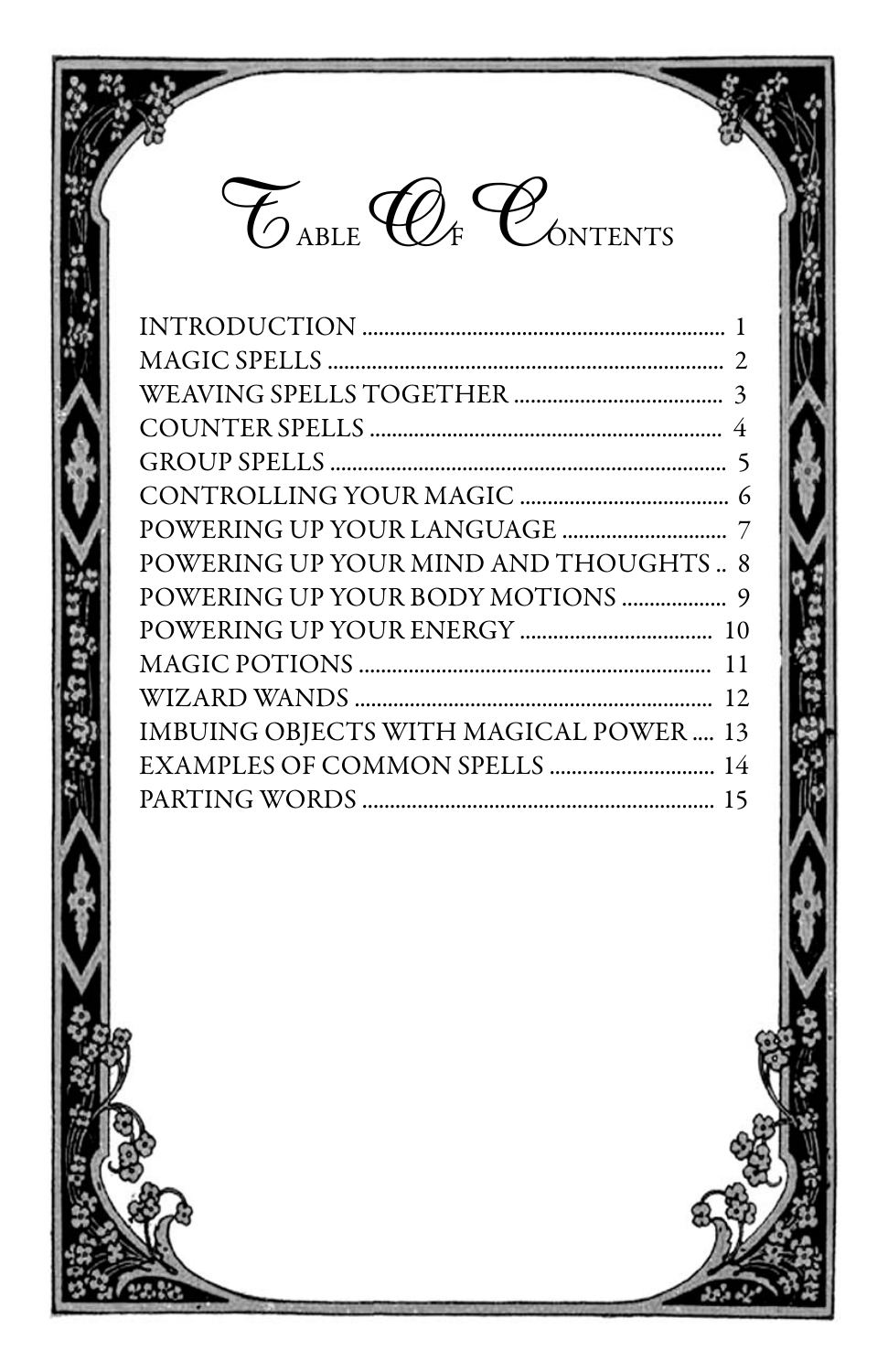

#### YOU ARE A GREAT AND POWERFUL WIZARD

 $E$ very word spoken, thought made, motion moved, and energy exchanged is a magic spell conjuring up a new set of possibilities that changes the shape of reality. There are billions of spells being cast each moment, but most people never learn how to control this inherent power. As a human wizard you have a great potential to become stronger by learning how to control the spells you cast and how to counter or block spells from other wizards.

 $\emph{Note that the magic contained herein primarily influences the}$ emotional qualities of humans, but physical changes may follow. This magic may also be used on non-human quarries.

 $\sim$  1  $\sim$ 

\*\*\*\*\*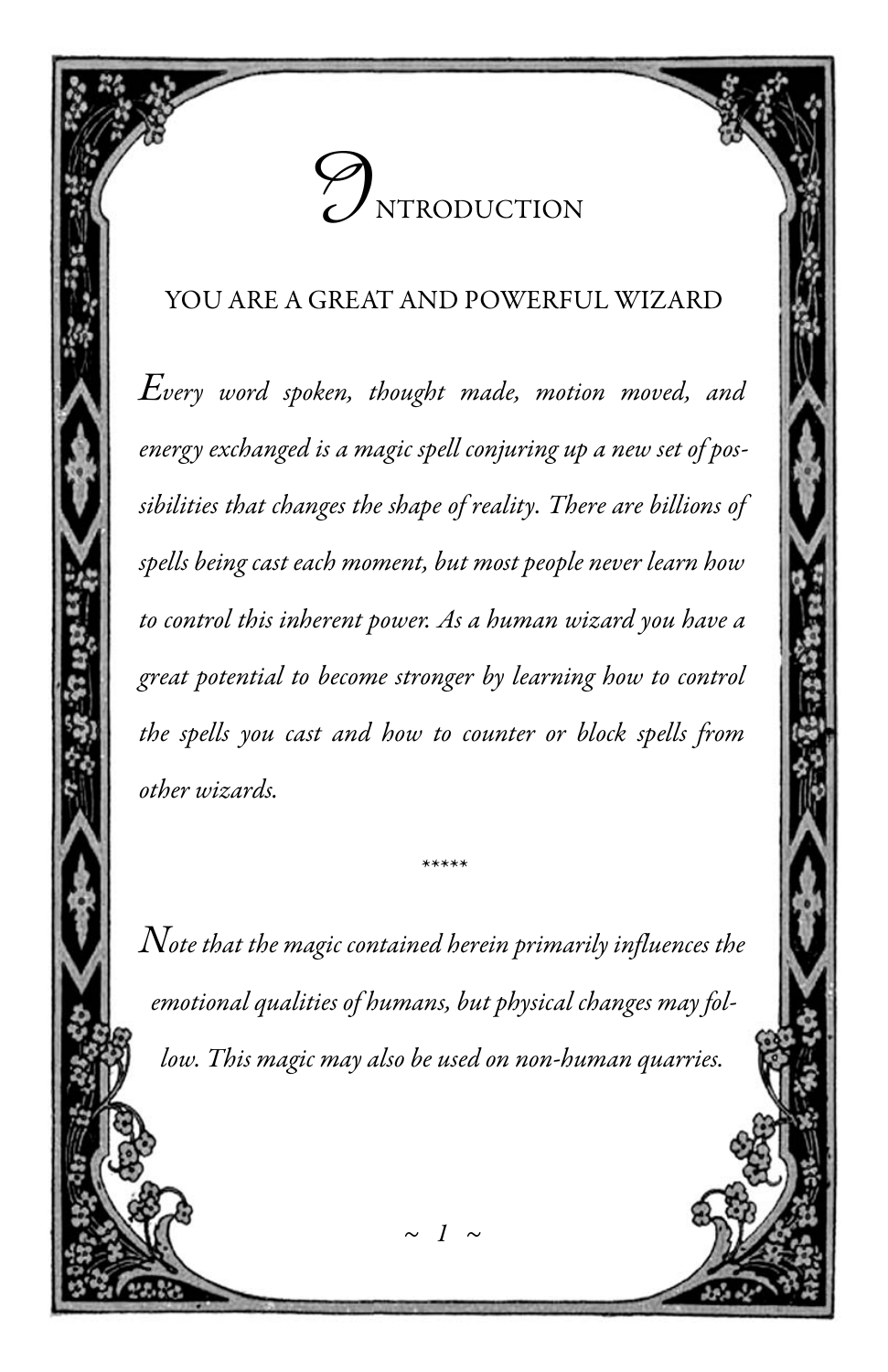$\mathcal{W}_{\textrm{\tiny{AGIC}}}$   $\mathcal{S}_{\textrm{\tiny{PELLS:}}}$ 

 $M$ agic spells are cast through words, movements, thoughts, and energy. Once cast, spells may result in various forms of creation, destruction, neutrality, or a mixture of all three. The following are just a few of the many outcomes of a successful (or unsuccessful) magic spell:

 HEALING HATRED DESPAIR ANGER COMPASSION LOVE MIND CONTROL LEARNING

 EMPATHY ANXIETY LIFE DEATH FEAR CONFUSION CREATIVITY INTELLIGENCE ART INSPIRATION SPIRIT PASSION COURAGE RESILIENCE TRUST STRENGTH PEACE DISCORD

 $\sim$  2  $\sim$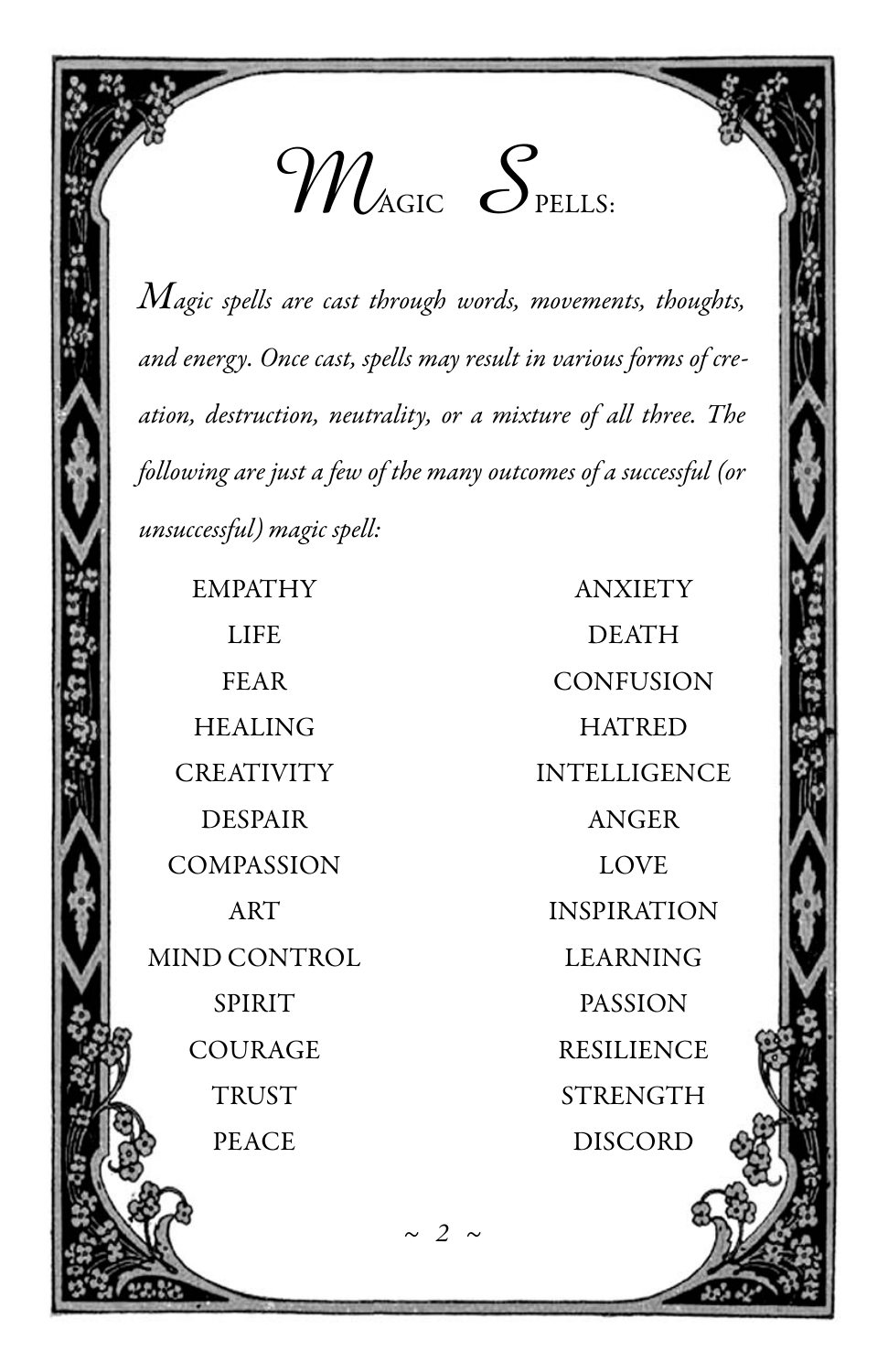



 $L$ ife is complicated. It cannot be controlled by a single word or motion. Some spell effects may only be obtained by weaving together many different types of spells.

 $\emph{For instance, in order to successfully cast a LOVE spell, one}$ must cast the spells of PASSION, TRUST, COURAGE, EMPATHY, and possibly others. LOVE takes time to cast and is difficult to control even for adept wizards utilizing ideal conditions.

 $\sim$  3  $\sim$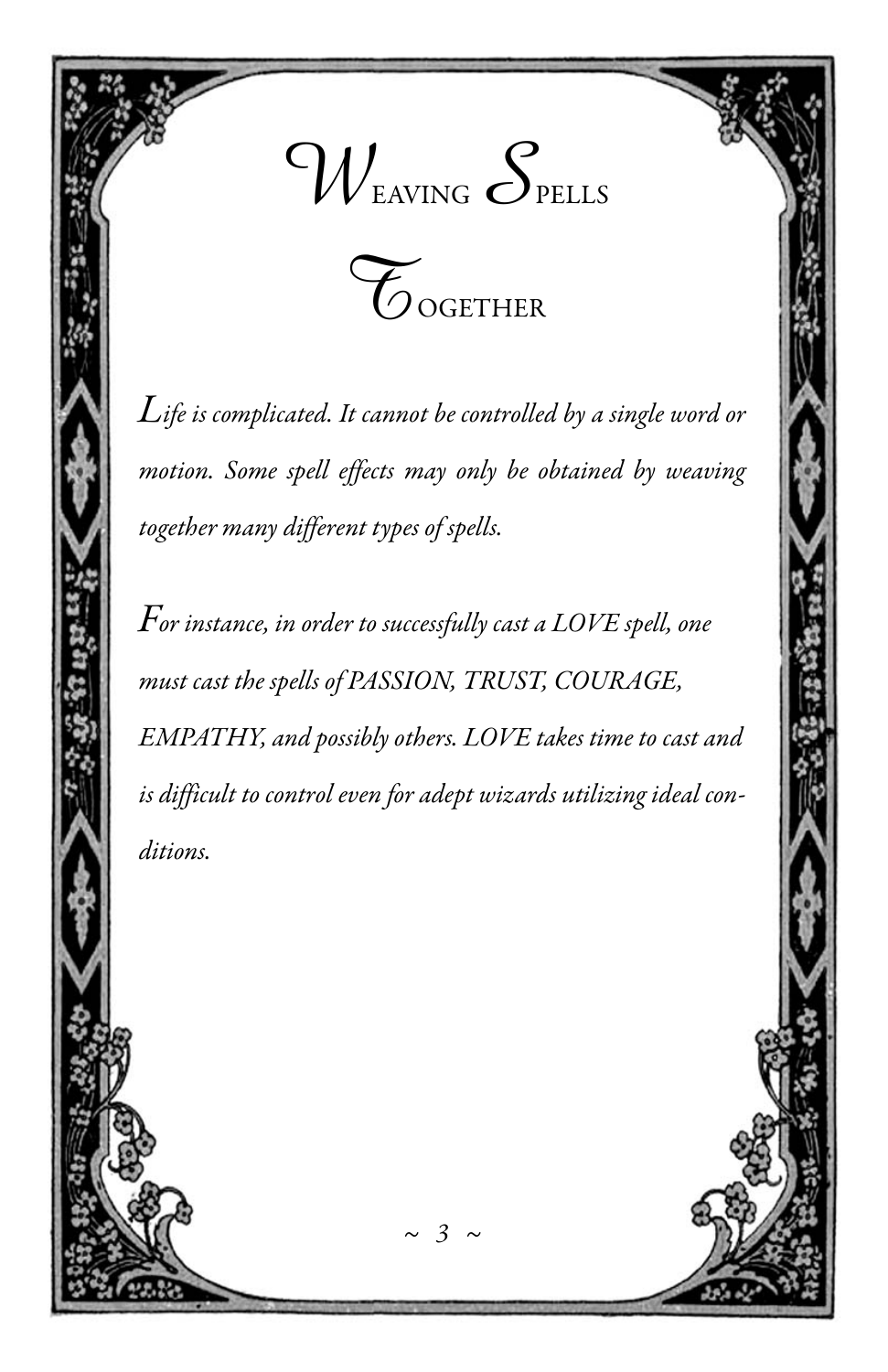$\mathscr{C}_{\scriptscriptstyle\!\mathsf{duNTER}}$   $\mathcal{S}_{\scriptscriptstyle\!\mathsf{PELLS}}$ 

 $\emph{Don't let unwanted magic get to you, cast plenty of defensive}$ barriers and learn a few counter spells for when destructive magic is flung your way. Remember that destructive spells can come from outside of or from within you. The best defense for either source is a strong mind able to remain aware and prevent unnecessary thinking. Ready your arsenal with spells that evoke:

> LOVE EMPATHY **COMPASSION GRATITUDE HUMOR PATIENCE** TRUST

> > $\sim$  4  $\sim$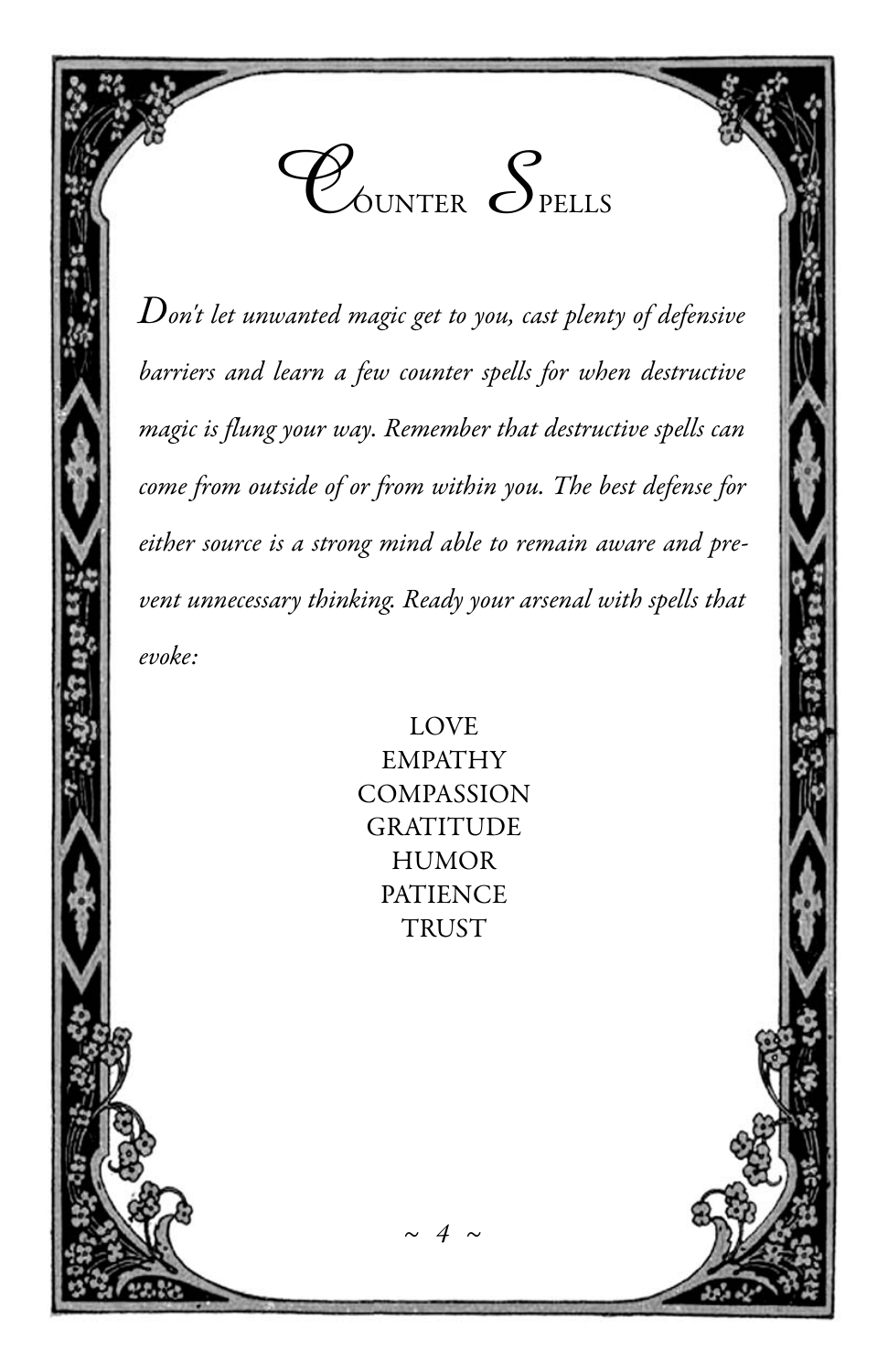

 $A$  group of entities may gather together to collectively cast magic. If done properly, a group spell will be much stronger than an individually cast spell. These may take the form of:

> RITUAL **CELEBRATION** COMMUNITY **MEDITATION** POTLUCKS FRIENDSHIP LOVE

> > $\sim$  5  $\sim$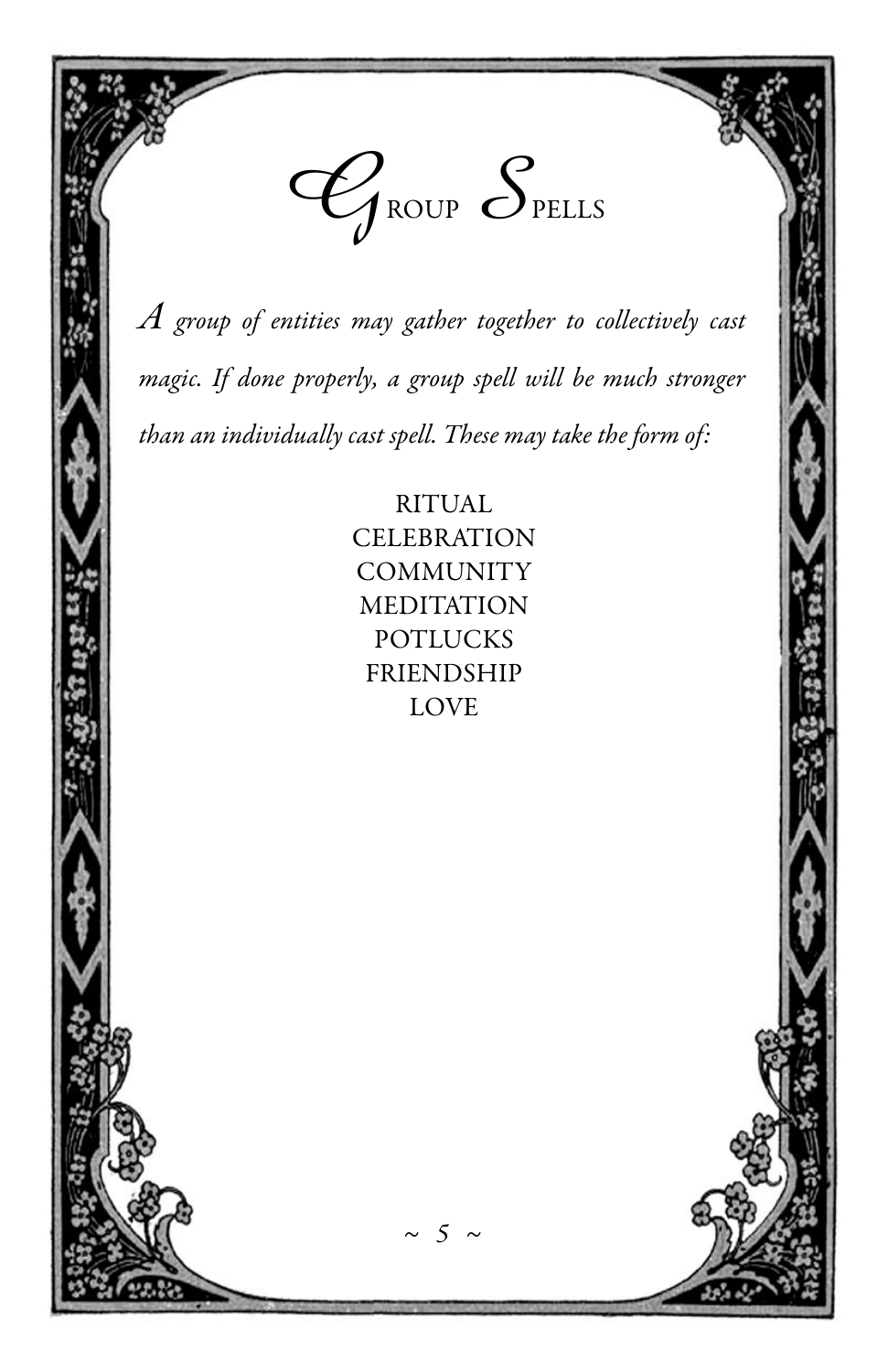



Some spells are harder to control than others. These spells require a lot of training to cast properly and may need to be periodically recast to work effectively.

- Speak with conviction by using motion and emotion.
- Think in the present moment without stressing about the past or future.
- Speak the language of the one whom your are communicating with.
- There are many ways to cast the same spell.
- There are many ways to create the same spell effects.
- Some magic will only work in the right time and place.
- Your spell effects are especially influenced by the greater pool of magic being cast by other wizards.
- Magic that is negative or destructive to the user often casts without your awareness. Be careful.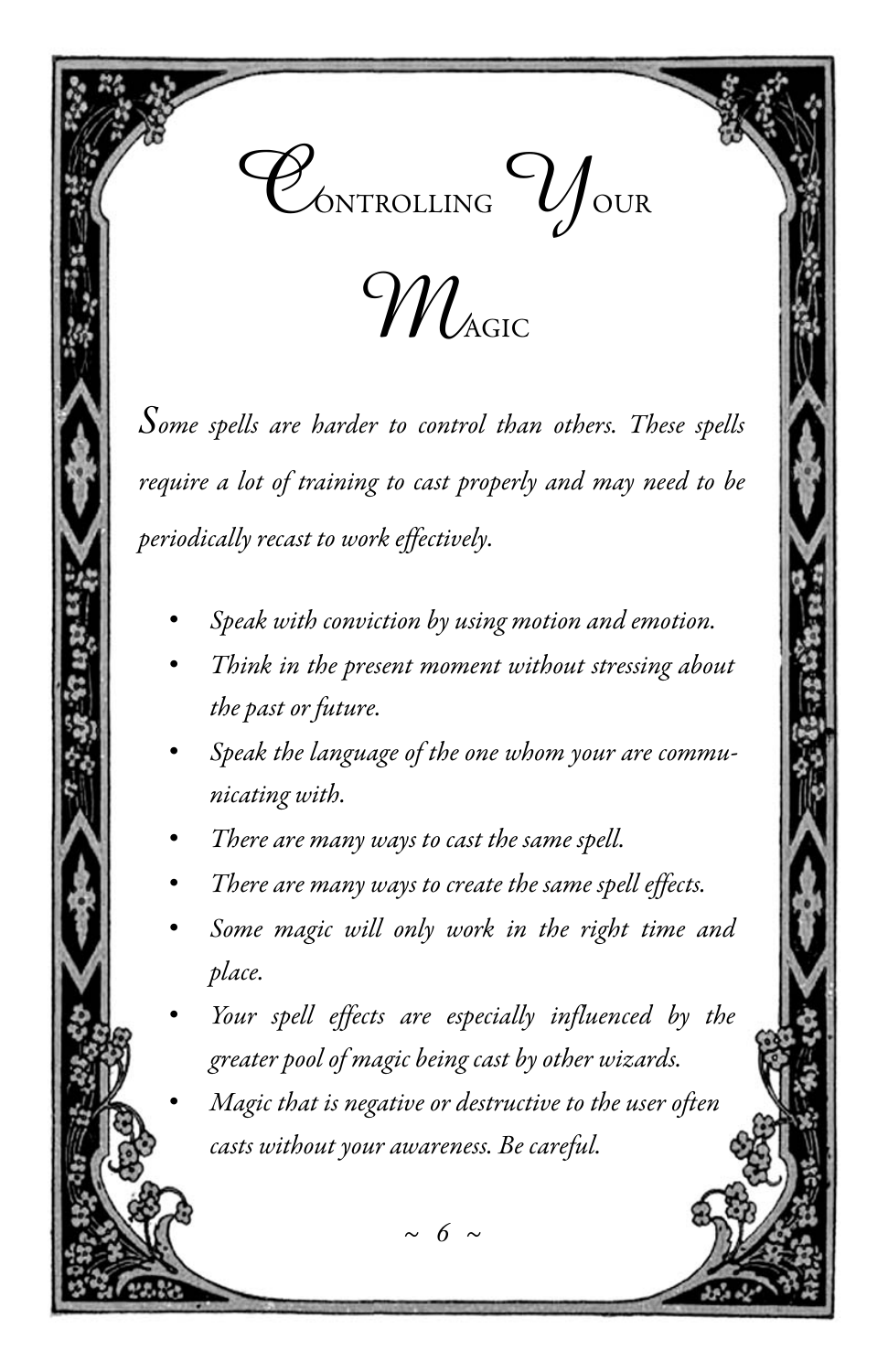### $\mathcal{P}_{\text{\tiny{OWERING}}}$   $\mathcal{U}_{\ell}$

#### YOUR LANGUAGE

- Practice the language you are casting a spell in.
- Take communication courses.
- Learn Nonviolent Communication.
- Take language courses and learn new languages.
- Speak to many different types of people.
- Understand different communication styles and cultures.
- Use dictionaries and thesauruses.
- Travel and visit other nations.
- Study etymology, sociology, and psychology.
- Understand the needs of the person you are trying to cast a spell on or block a spell from.
- Learn the true meaning of a word through life experiences.
- Understand the communication nuances between extroverted, introverted, and shy wizards.

 $\sim$  7  $\sim$ 

- Sing and become a musician.
- Write poetry.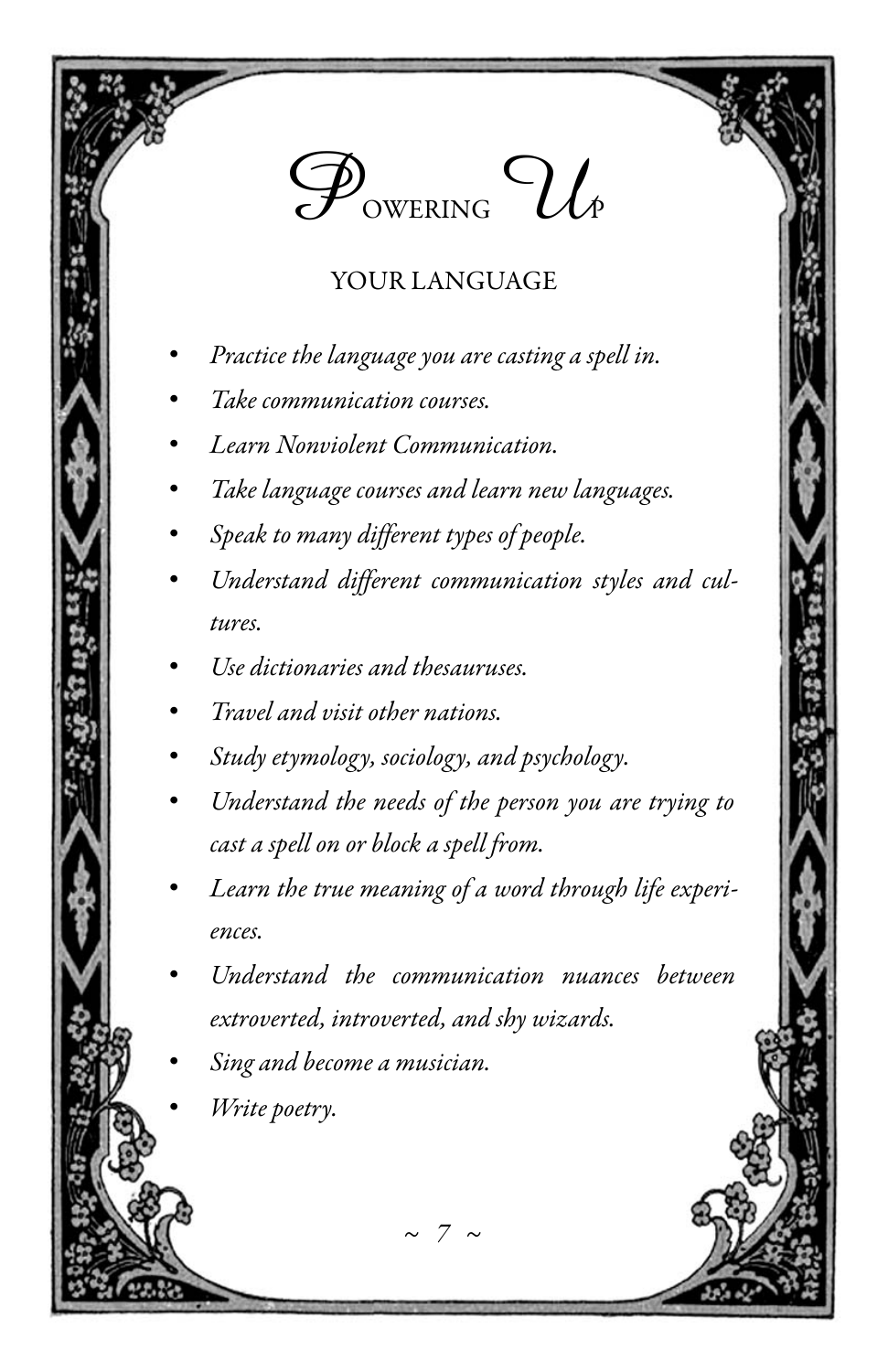### $\mathscr{P}_{\text{\tiny{OWERING}}} \mathcal{U}_{\scriptscriptstyle{P}}$

#### YOUR MIND AND THOUGHTS

- Meditate. Speak with the great void of nothingness and find great powers by quieting your mind.
- Say positive mantras to overwrite negative thought spells.
- Build your creativity by solving problems and making art.
- Learn coping methods for when stress arises.
- Address forms of stress (see the back cover for resources).
- Work for something beyond yourself.
- Engage in a world free of rules, restrictions, and money. Be willing to be yourself.
- Break down your cultural, societal, and gender norms.
- Join a community that helps you power up your mind.

~ 8 ~

- Free yourself of unhealthy habits.
- Deconstruct your belief in good and bad.
- Understand that life is death and death is life.
- Free yourself of desire.
- Explore the dream realm.
- Maintain a gratitude journal.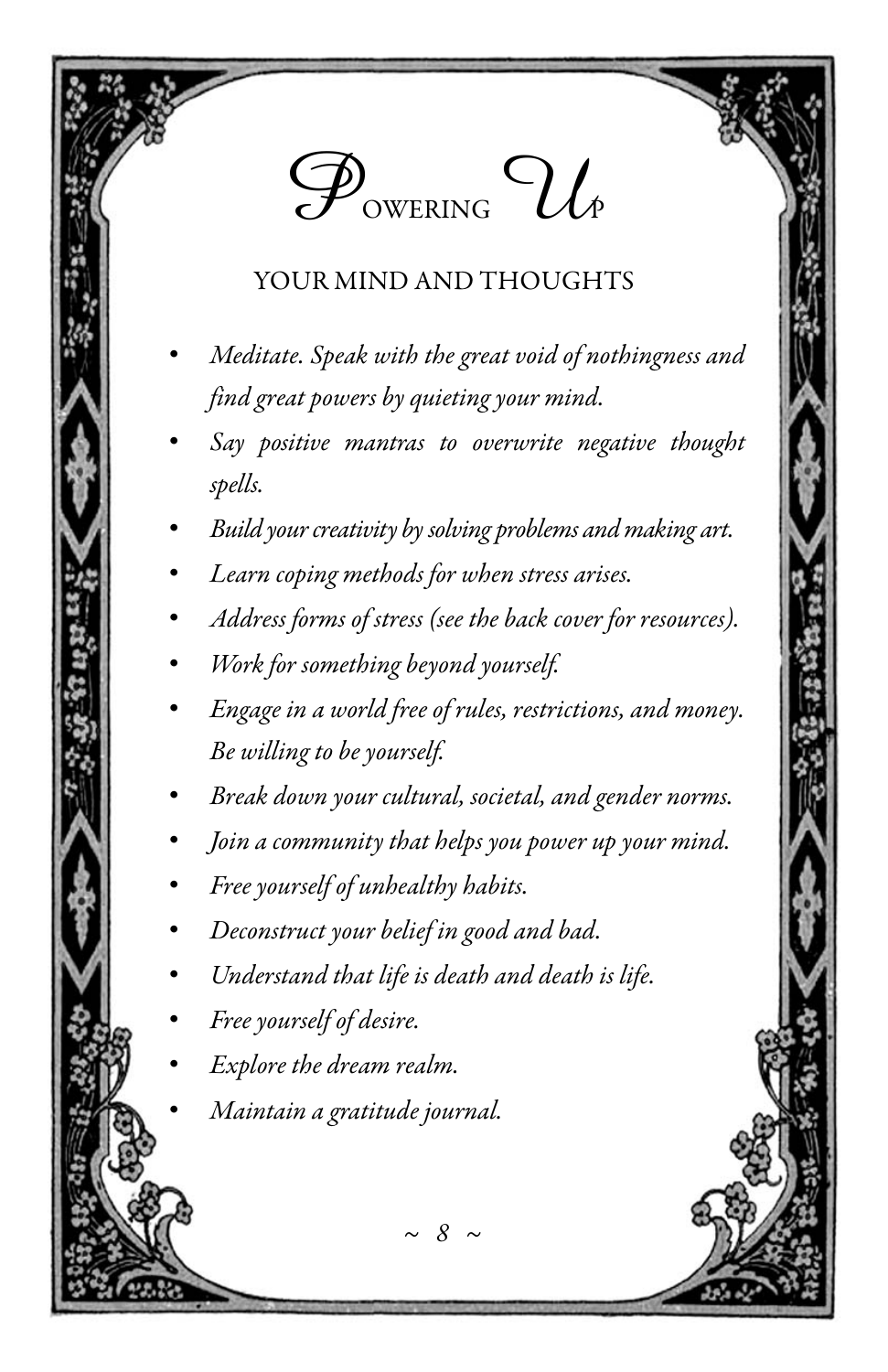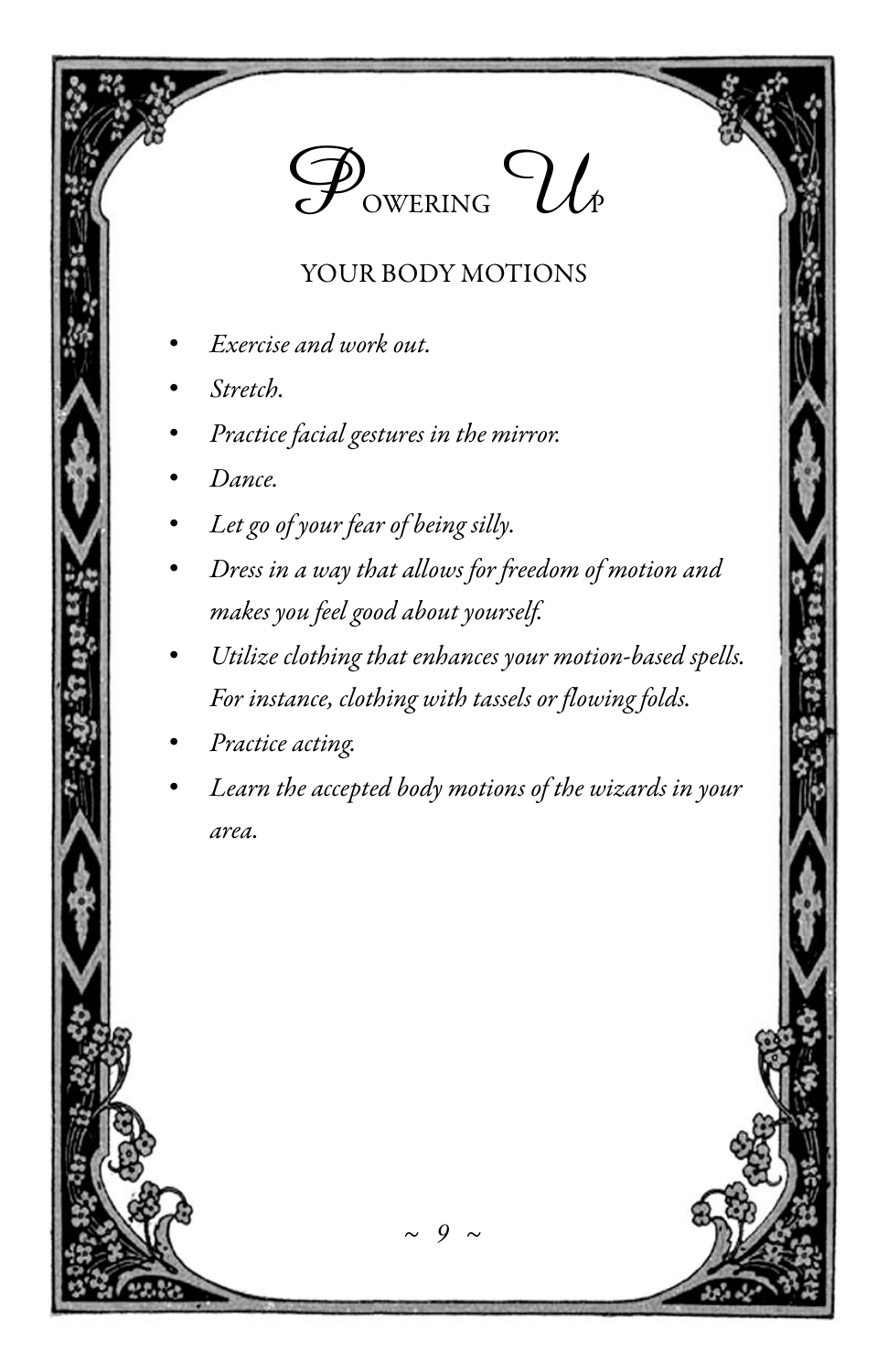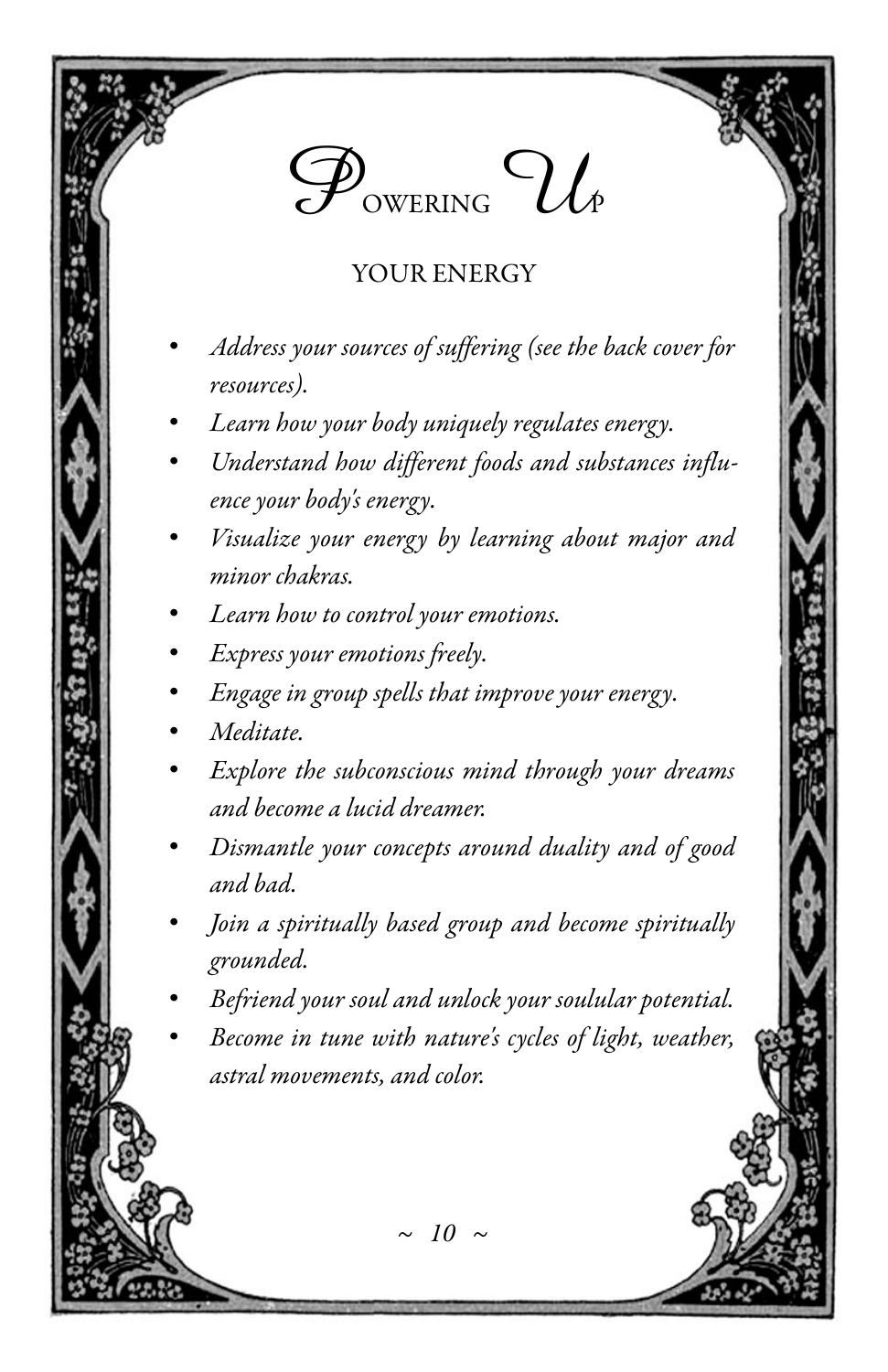

Sometimes you need a little help casting a magic spell. If used properly magic potions may temporarily or permanently enhance your magical abilities. Misuse of magic potions may also lead to ill effects or an untimely demise. Tread with caution!

> HEALTHY FOOD CLEAN WATER CLEAN AIR MEDICINES ADAPTOGENS VARIOUS HERBS

 $\sim$  11  $\sim$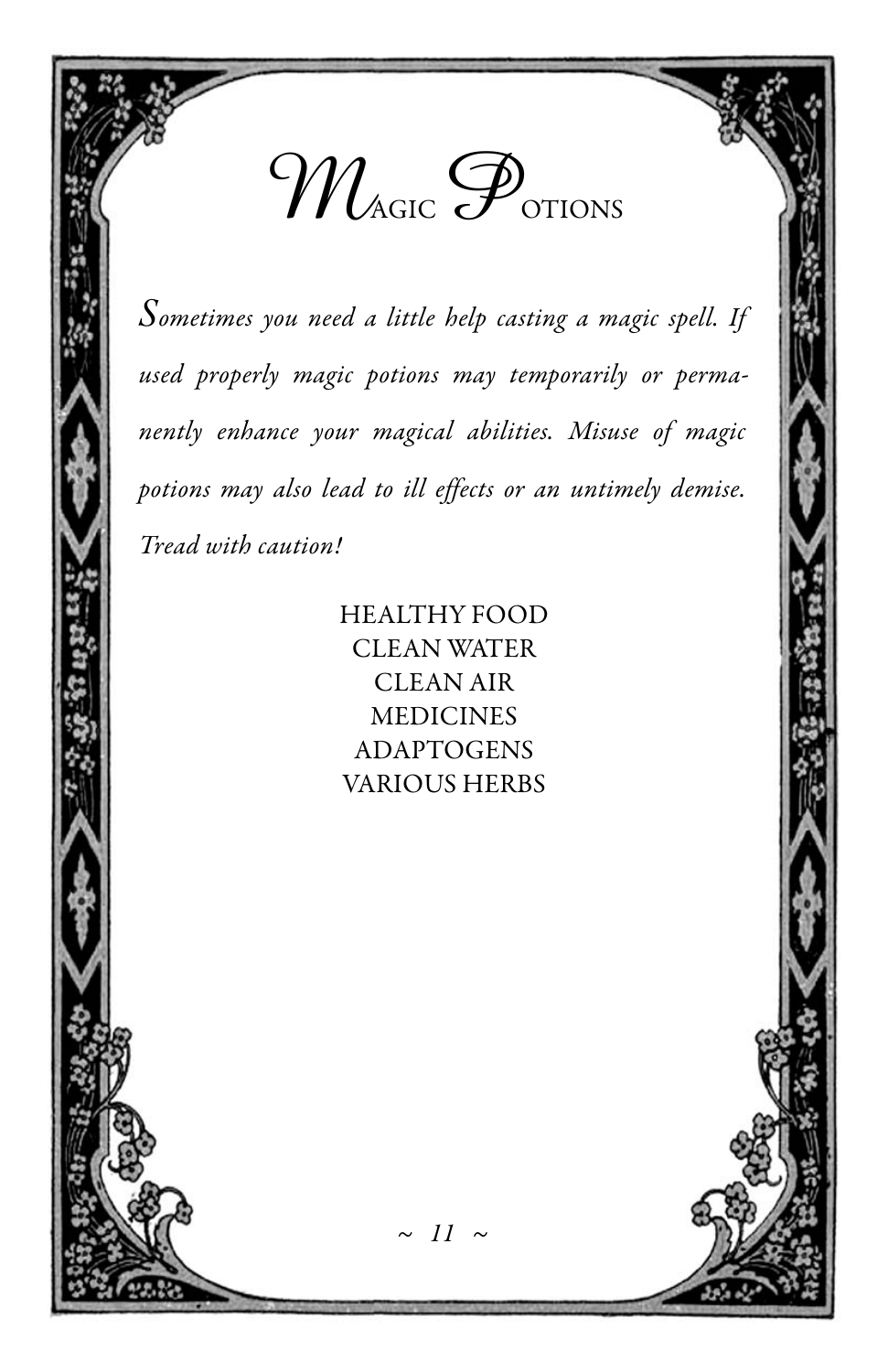

 $V$ arious objects may be used to strengthen the magical powers of a wizard. These wands come with their own unique set of characteristics that when used properly amplify the effectiveness of your spells. Try these wands for powering up:

MUSICAL INSTRUMENTS MIRRORS CLOTHING TRINKETS THAT GIVE YOU STRENGTH AND JOY THE INTERNET SOCIAL MEDIA COLOR **MAKEUP** THE MOON THE SUN AND STARS FIRE PERFUME **NATURE** LIGHT DARK YOUR BODY ART

 $\sim$  12  $\sim$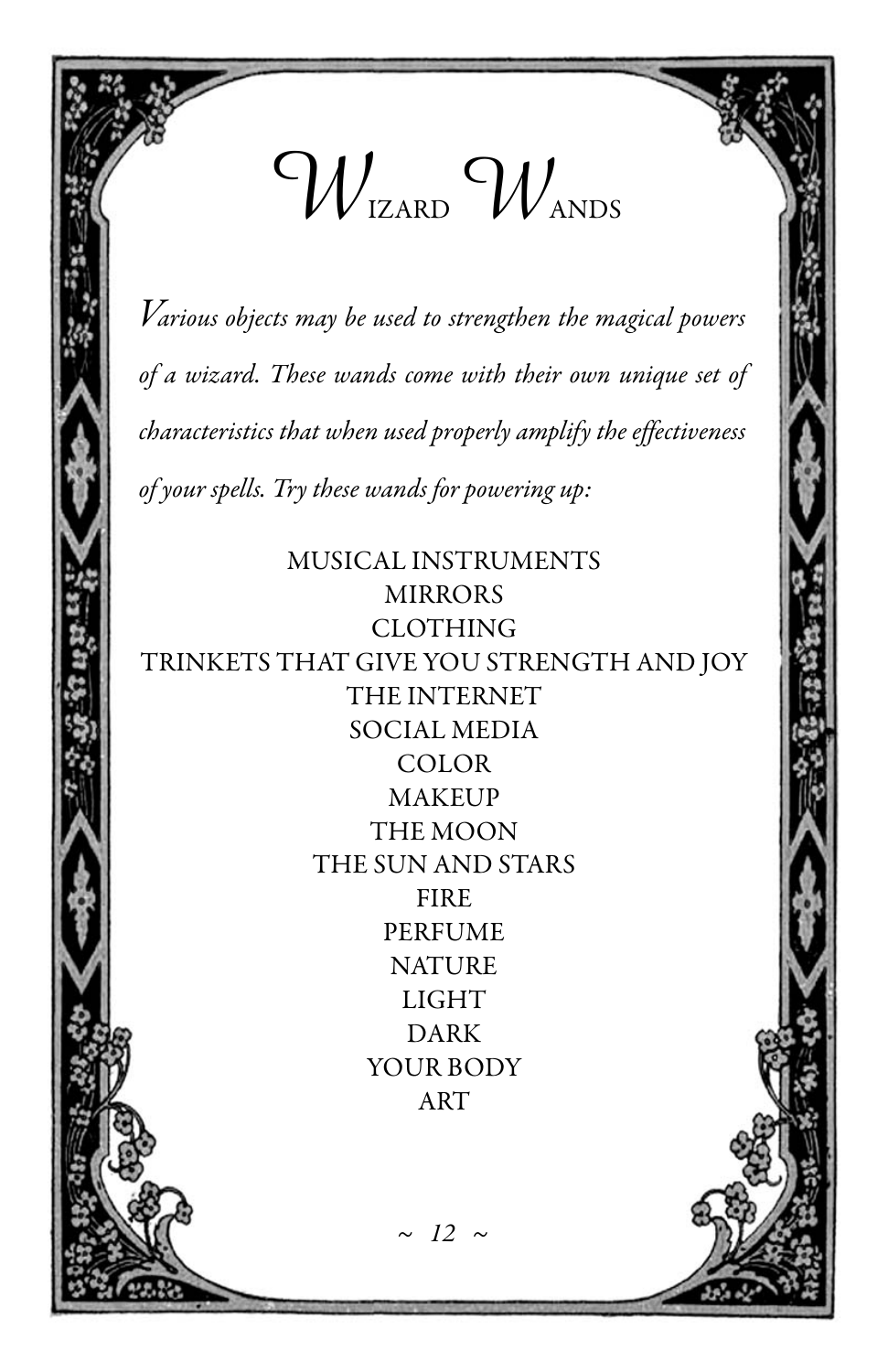

## $\gamma_{\nu}$  over  $\mathscr{P}_{\scriptscriptstyle{\text{OWER}}}$

 $\emph{You can imbue any object with magical power by concentrating}$ your magic into it. Imbued items may be used as a source of ENERGY, LOVE, POWER, ANGER, FEAR, JOY, and so on. Imbuing objects with "positive" magic is most easily accomplished using gifts received from other wizards or creatures of the earth, as that entity has already imbued some positive energy into the item. You can also use items that various wizard cultures have collectively imbued with magic such as flowers, feathers, and rocks. Be warned that "negative" and destructive magic will strongly attach to any object without warning. Train in your wizardly practices to avoid these magical misfires.

 $\emph{People}$  need a key in order to unlock the magic power trapped within an imbued object. If you are gifting a magically imbued item to another, tell them how to access the item's power.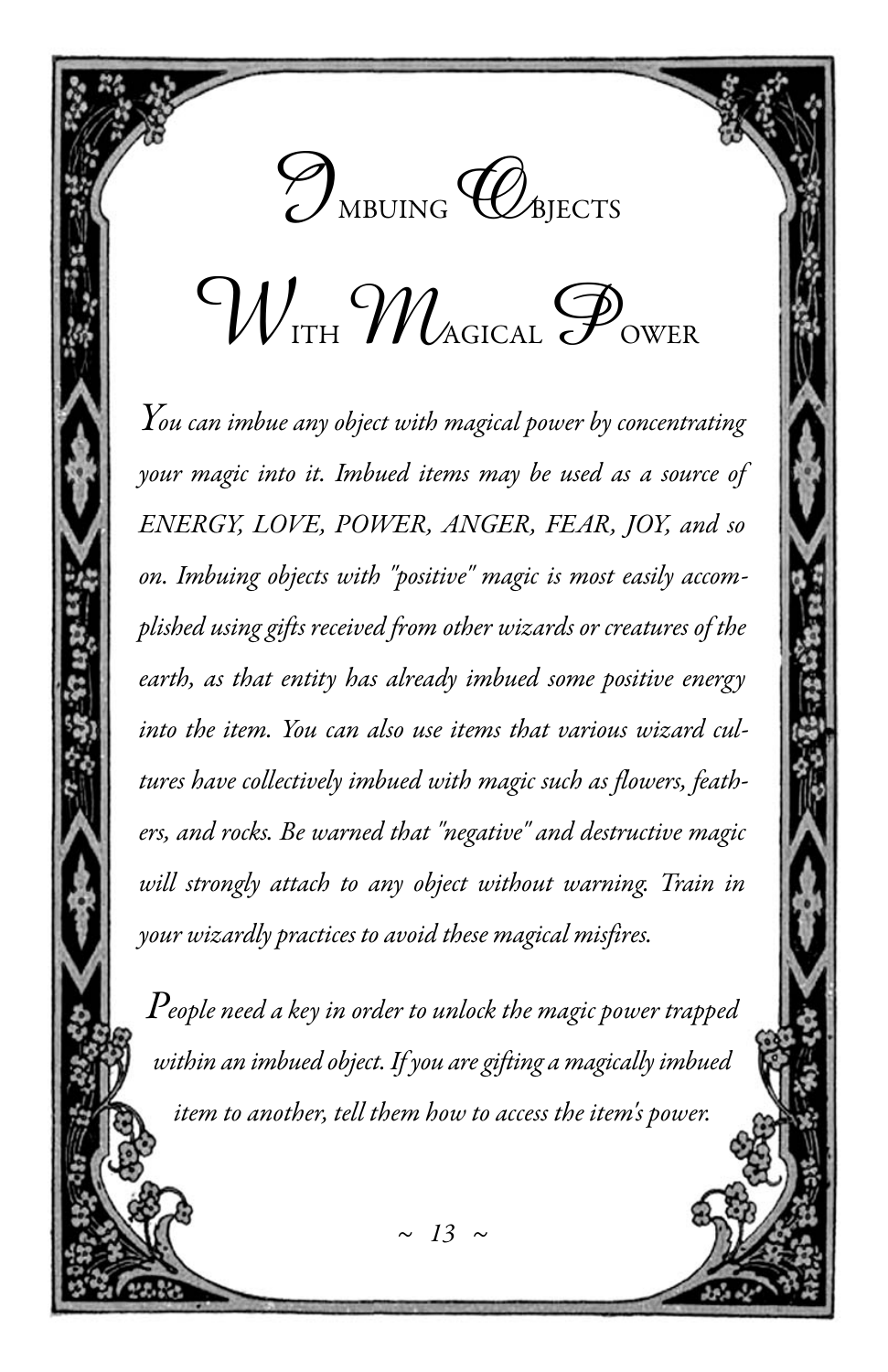

 $\mathscr{C}_{\scriptscriptstyle \! \!\! \textrm{OMMON}} \, \mathcal{S}_{\scriptscriptstyle \! \textrm{PELLS}}$ 

\* I LOVE YOU \* I HATE YOU \* YOU'RE AMAZING \* YOU'RE AWFUL \* I BELIEVE IN YOU \* I DON'T BELIEVE IN YOU \* THANK YOU \* MAY YOUR DAY SHINE LIKE THE SUN \*

\* I'M AFRAID \* THERE'S NO POINT IN TRYING \* TODAY IS A BRAND NEW DAY WITH GREAT POTENTIAL \* I'M NOT GOOD ENOUGH \* I'M BEAUTIFUL \*

\* A SMILE \* A HUG \* A KISS \* AN EXCITED JUMP \* A FROWN \* A SNICKER \* A GLARE \* LAUGHTER \* A GIFT \*

\* CLEARING YOUR MIND OF ALL THOUGHTS \* CLEARING YOUR MIND OF ALL JUDGEMENT \* PRAYING FOR SOMEONE \* ASKING FOR FORGIVENESS \* EMBODYING A SENSE OF REVENGE AND HATRED \* EMBODYING A SENSE OF JOY AND LOVE \* NAMING AN OBJECT \*

 $\sim$  14  $\sim$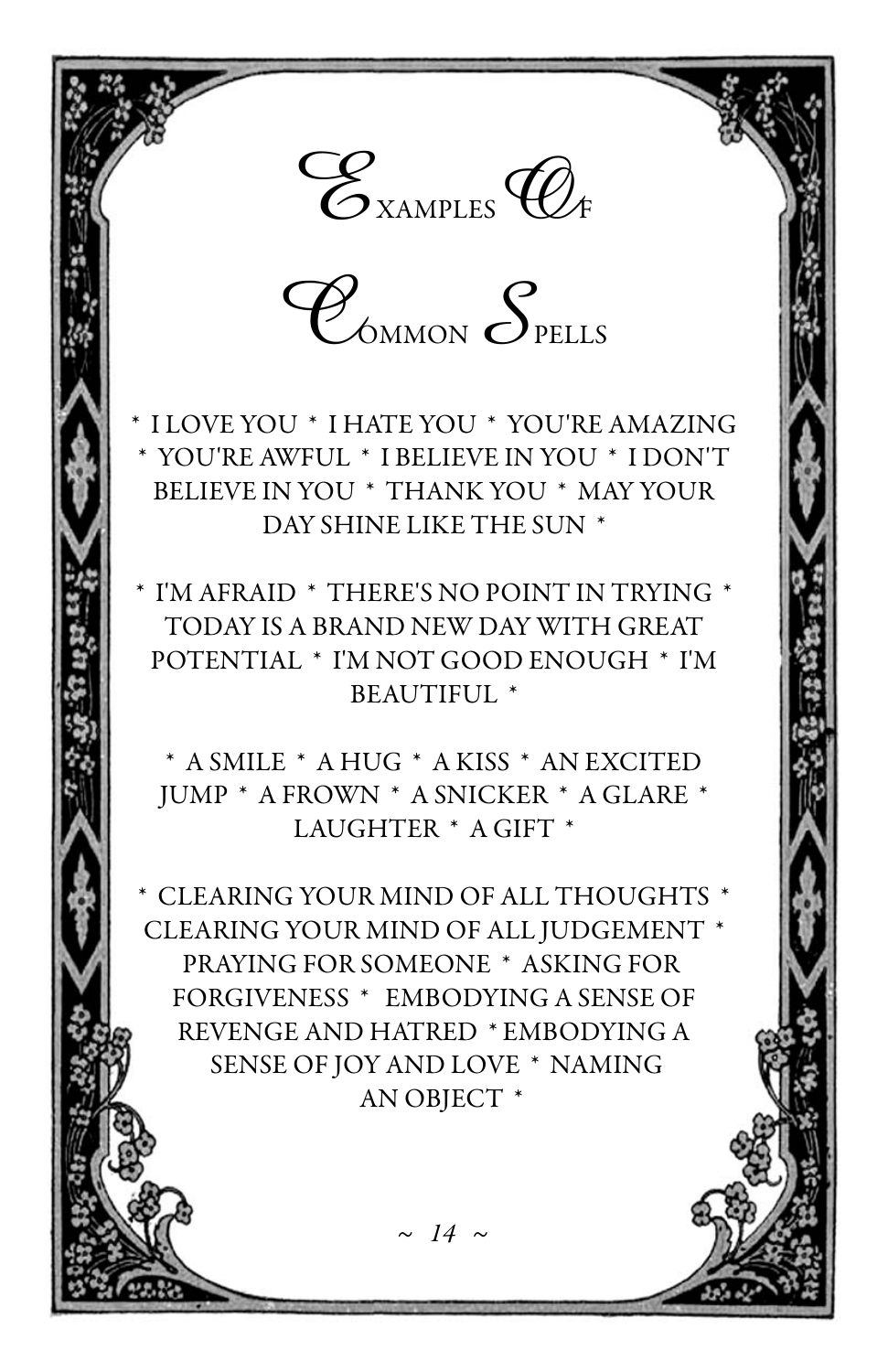

There is one final thing to say before we conclude our overview of wizardly magic. All destruction leads to creation and all creation leads to destruction. Furthermore, there is no definitive "good" or "bad" magic, only the will of the wizard or group of wizards casting a spell. A powerful wizard knows how to use magic in order to achieve destruction or creation that is beneficial to their personal wizardly ambitions.

 $N$ ow that you know your true power as a wizard, The Order of Radical Cats wishes you well on your grand journey through time and space.

And always remember,

YOU ARE A GREAT AND POWERFUL WIZARD